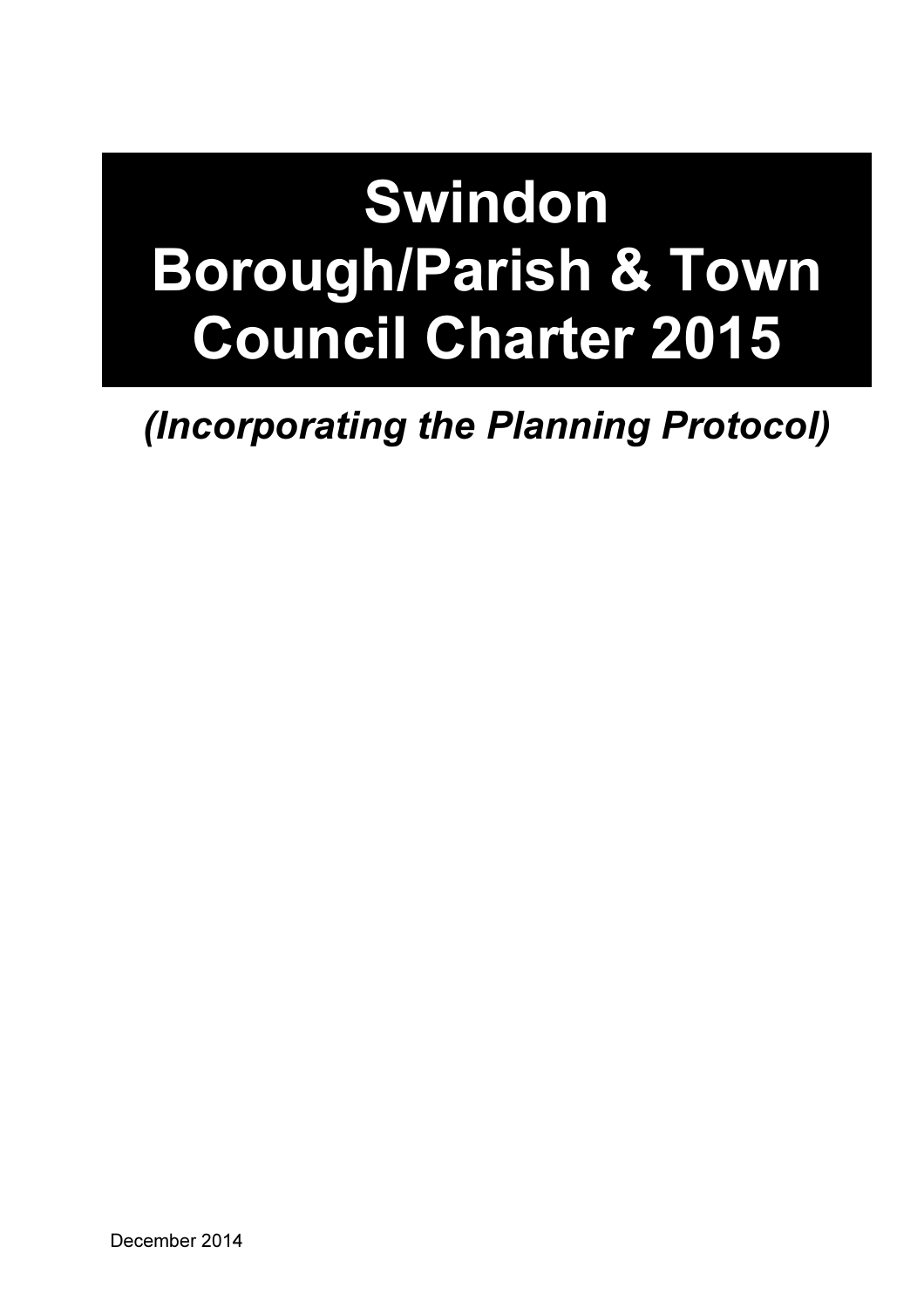### Swindon Borough / Parish and Town Council Charter

#### **Introduction**

- 1. The local councils (Swindon's parish and town councils) in the area of Swindon Borough Council have agreed to publish a charter that sets out how they aim to work together across the two tiers. This Charter is the result of discussions locally and across Swindon Council to establish a new way of working and to confirm existing good practice. There are 14 parish and town councils in Swindon Borough Council's area, all playing a valuable role in local democracy and service provision.
- 2. The councils jointly represent all levels of democratic local government, to whose principles they are committed. They are keen to see continued efforts made to improve our system of local democracy and to see greater public participation in and appreciation of this system.
- 3. Swindon Borough Council acknowledges that parish and town councils are the grass-roots level of local government. By working with them and the Swindon Area Committee of the Wiltshire Association of Local Councils, Swindon Council aims to act in partnership with local communities, while balancing the needs of the wider community.
- 4. In their role as democratically accountable bodies, parish and town councils help to shape the decisions that affect their communities. They offer a means of decentralising the provision of certain services and of revitalising local communities. In turn, they recognise the strategic role of Swindon Borough Council and the equitable distribution of services that it has to achieve.
- 5. This Charter reflects the increasing importance attached by the Council and the Government to partnership working. It also recognises that Swindon Borough Council and the Swindon Strategic Partnership have made a commitment to work together with local people through One Swindon and Stronger Together. The Charter applies to the relationship between the Council and the parish and town councils on a collective and individual basis. The Borough Council and the Swindon Area Committee of the Wiltshire Association of Local Councils will regularly review this Charter to ensure it remains fit for purpose.

#### **Sustainability**

6. Swindon Borough Council will work in partnership with parish and town councils to promote sustainable social, economic and environmental development for the benefit of local communities.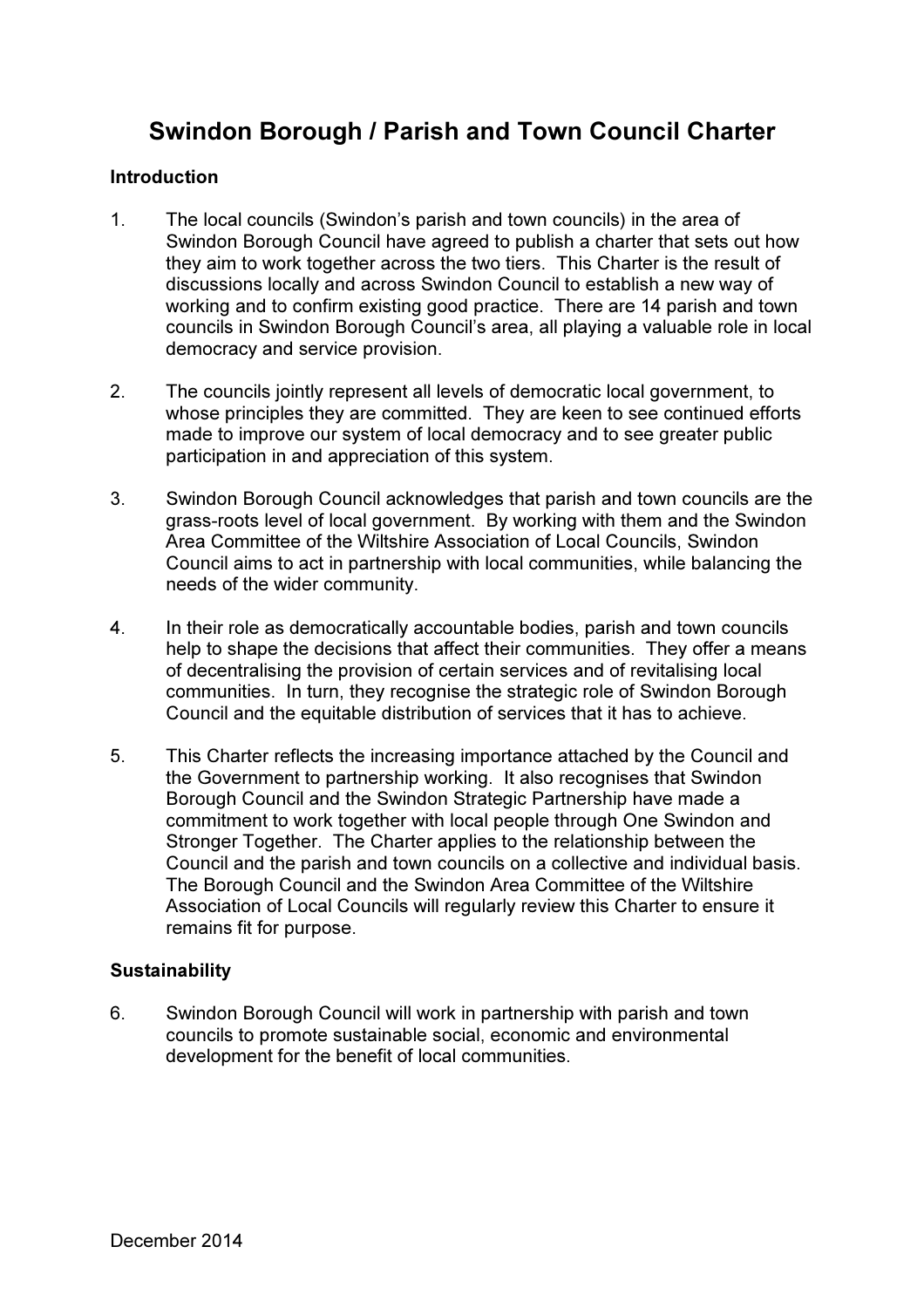#### Community Strategies and Local Partnerships

- 7. Swindon Borough Council and the Swindon Strategic Partnership will involve parish and town councils in the process of implementing and developing the Community Strategy for Swindon which aims to promote and improve the economic, social and environmental well-being of the area. Swindon Borough Council and Swindon Strategic Partnership will consult and involve parish and town councils on the direction of the Community Strategy as it affects the local communities they represent.
- 8. Swindon Borough Council and the Swindon Strategic Partnership will recognise parish and town councils as partners in the development and delivery of One Swindon and public service transformation, and will build on the work parish and town councils are already doing in this area. Stronger Together, and its commitment to locality working, aims to support a sense of community, enable more meaningful engagement with local people and ensure the delivery of services that better meet the needs of our communities.

#### Local Governance

- 9. Representatives of the Swindon Area Committee of the Wiltshire Association of Local Councils will sit on the Council's Borough / Parish Advisory Forum (Borough/Parish Consultation Meeting).
	- The Forum will, as required, hold liaison meetings with parish and town councils.
	- The Swindon Borough Council will maintain its close working relationship with the Swindon Area Committee of the Wiltshire Association of Local Councils and may hold an annual meeting between senior Council Members and the Committee if this is requested.
	- Parish and town councils will invite appropriate members and officers of the Swindon Borough Council to their meetings. The Charter recognises that attendance at parish and town council meetings by members and officers is not compulsory but members and officers may properly be called upon to support and contribute to such deliberations by parish and town councils either by attendance or by preparing documentation for discussion by parish or town council, subject to the availability of resources.
- 10. The Swindon Borough Council will help organise the administration of parish and town council elections. The respective authorities will work together to ensure such elections will be delivered in the most cost effective way.

#### **Consultation**

11. Swindon Borough Council will involve parish and town councils in decisions that affect the local community and work with parish and town councils to involve a wider range of community members in those decisions. Swindon Borough Council has adopted a Consultation Policy that sets out the Council's commitment to effective consultation with residents, businesses, partner bodies and other stakeholders. Swindon Borough Council will notify and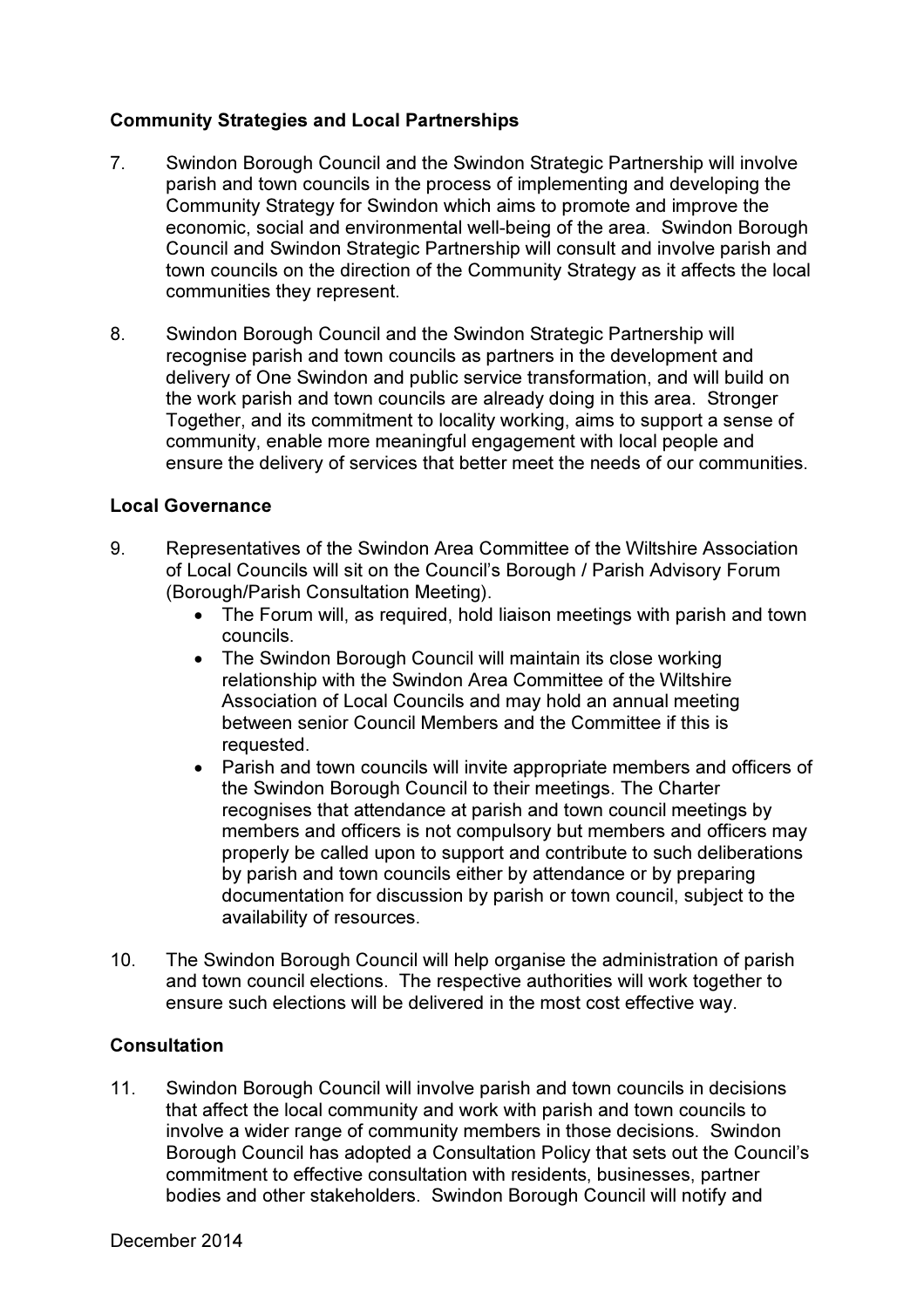circulate its public reports to the Clerk to the local councils at the same time as they are notified / sent to Councillors so that the parish / local council can respond directly or through the local ward Councillor(s).

- 11.1. There may be occasions where, because of the circumstances associated with the particular consultation exercise, a separate consultation with parish and town councils does not happen, in which case a written explanation will be given on request.
- 12. To help achieve the objectives laid down in this Charter, liaison and consultation (both formal and informal) will be further developed at parish and town council level through parish involvement in localities and by way of regular Borough/Parish Consultation Meetings and, at officer level, individually or through the Parish and Town Clerks' Forum.
- 13. Appropriate Swindon Borough Council representatives will attend meetings with parish and town councils (or groups of local parish councils) at a mutually agreed time to discuss matters of common interest when requested to do so and given sufficient notice.
- 14. Parish and town councils will send copies of their agendas and papers to Swindon Borough Council and to local ward councillors upon request. Officers and councillors of Swindon Borough Council will be given an opportunity to speak at local council meetings on matters of mutual interest if they request to do so.
- 15. Parish and town councils will play an integral part in how Stronger Together and its commitment to locality working and public service transformation will unfold in their area.

#### Information and Complaints

- 16. When Swindon Borough Council consults local councils, it will follow its Consultation Policy and it will provide them with sufficient information to enable them to reach an informed view on the matter and give them adequate time to respond in accordance with the statutory requirements where applicable. An appendix to this Charter sets out a list of items on which the Borough Council will always consult (Appendix 2).
- 17. Swindon Borough Council will communicate with parish and town councils and other communities through its Website and other publications made available to the local community. It will also keep parish and town councils informed by sending them copies of other relevant publications and local promotional material.
- 18. Swindon Borough Council and parish and town councils will acknowledge letters, and provide substantive answers to letters that need a reply in accordance with the provisions of their Customer Comments Procedure. A full substantive reply or an acknowledgement will be sent by Swindon Borough Council / parish / town council within ten working days. If an acknowledgement is sent, the full substantive reply will be sent within twenty eight days wherever possible.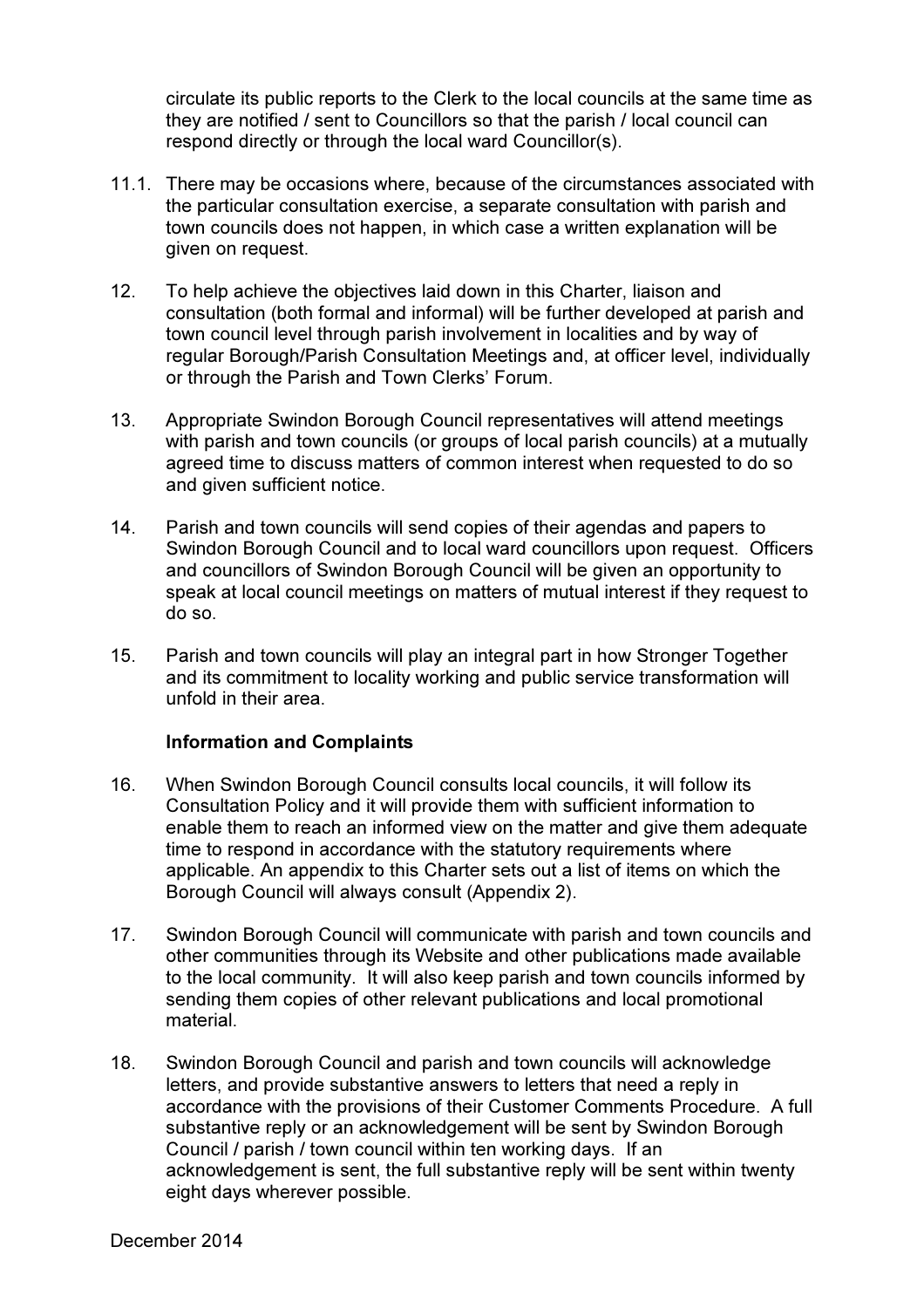19. If a parish / town council is dissatisfied with Swindon Borough Council's actions, their response to a request for information, or their failure to consult, it may initiate that Council's formal Customer Comments procedure.

#### **Standards**

20. Both Swindon Borough Council and the parish and town councils have adopted codes of conduct. The parish and town councils will work with Swindon Borough Council to promote and maintain high standards of conduct. The Swindon Borough Council has consulted and agreed the following arrangements with the parish and town councils for the appointment of representative to the Standards Committee (and sub-committees), whilst it remains in existence - The Swindon Area Committee of the Wiltshire Association of Local Councils will nominate two parish councillors from amongst its constituent bodies to serve as lay members on the Standards **Committee.** 

#### Delegating Responsibility for Service Delivery

- 21. If a parish / town council (or group of parish councils) wishes to discharge functions or take on delegated responsibility for service delivery from the Borough Council, Swindon Borough Council will actively encourage this, where it provides value for money (taking account of costs, quality, local preferences and practicability). The Borough Council will act in accordance within the statutory provisions of the Community Right to Challenge where applicable. Swindon Borough Council will, in consultation with the parish / town council, also explore alternative solutions to encourage more local-level input into service delivery.
- 21.1 The services and functions listed Appendix 1, or parts of them, in accordance with the practical and financial arrangements, are examples of possible functions that may be considered for delegation to parish and town councils by Swindon Borough Council by mutual consent.
- 21.2 This Charter acknowledges the statutory roles and responsibilities of the Borough Council and parish and town councils in the provision of local services.
- 21.3 However, both the Borough Council and parish and town councils will also recognise the possible benefits to be gained from arrangements enabling certain services for which it is responsible to be provided by a parish / town council acting as its agent.
- 21.4 Such arrangements should be introduced only after consideration of the following key principles:
	- \* The need to provide value for money for the residents of Swindon and individual parishes;
	- \* The need to provide a consistent approach across the area of the Borough Council;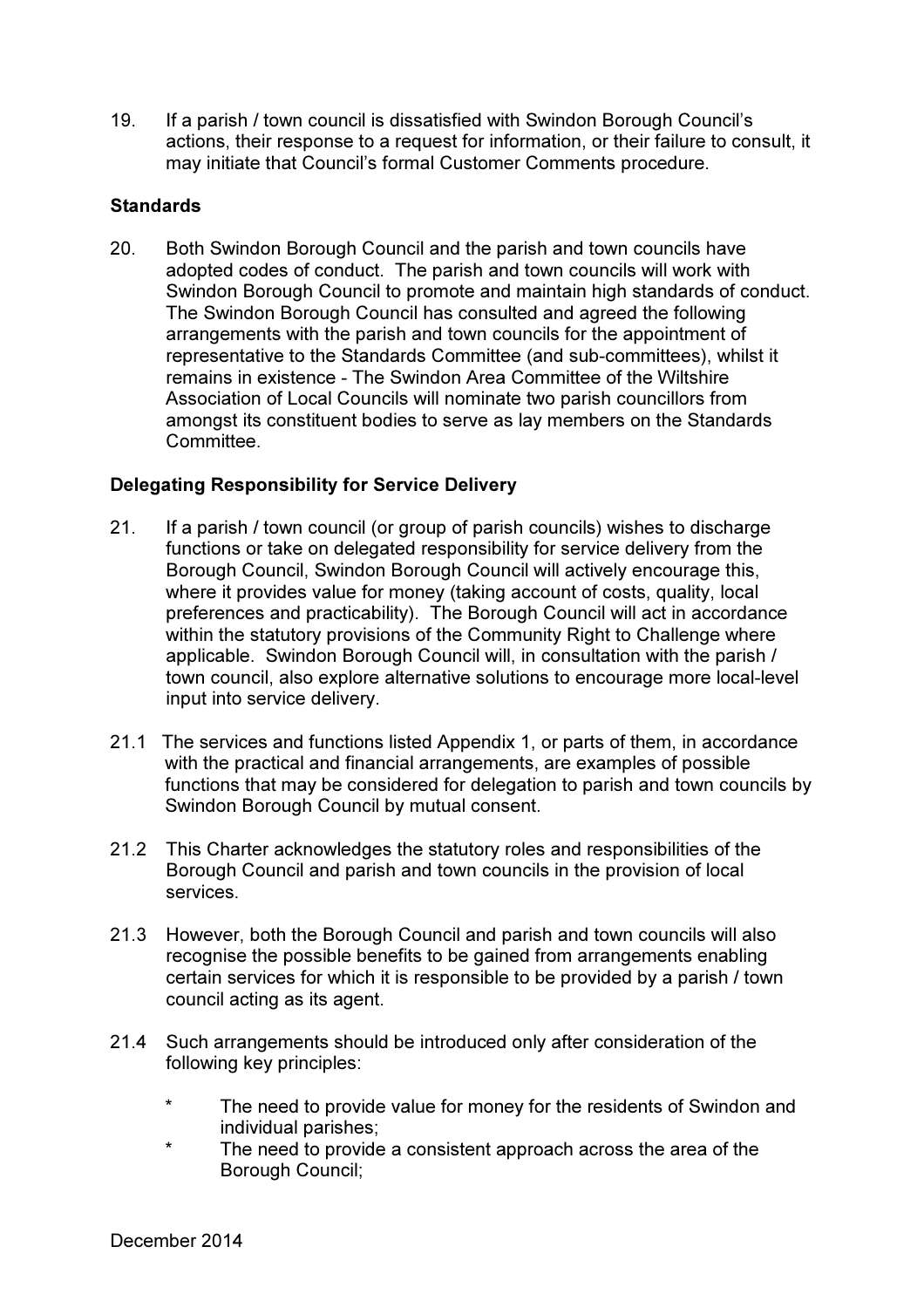- \* The availability of the necessary skills and expertise associated with the delivery of the function and the effect the agency work would have on the workload of parish and town councils, their clerks and other staff;
- \* Whether or not, where appropriate, TUPE (Transfer of Undertakings Protection of Employment) Regulations apply to any staff affected by the introduction of such arrangements;
- \* The need to meet statutory obligations and any prescribed minimum level of service provision; and
- \* The effect on the cost-effectiveness of the delivery of the remainder of the service directly by the providing authority if some work is undertaken by the parish / town council as its agent.
- 21.5 Any application of such an arrangement will be made in writing clearly describing why value for money would be achieved through the proposed arrangements.
- 21.6 If an application for such an arrangement is turned down, the Borough Council shall provide a written explanation for the decision.
- 21.7 Should an agreement be reached on the introduction of any particular arrangement, the Borough Council will:
	- \* Provide detailed information of the requirements of the service and set clear minimum standards for its level of provision and Quality;
	- \* Allocate the necessary level of funding to enable the service to be provided to that minimum standard; and
	- \* Allow the parish / town council to provide the service in a style and manner which accords with local needs, and for the service voluntarily to be improved or extended over and above the minimum standard, drawing on funding from the local precept.
		- Parish and town councils will:
	- \* Provide the service as efficiently and effectively as possible and at least to the minimum standards laid down by Swindon Borough Council, for the duration of the agreement;
	- \* Ensure that at all times the service is provided in a way which accords with local needs and wishes:
	- \* Provide an indemnity in respect of the performance of service provision; and
	- \* Render proper accounts to the Borough Council for expenditure on the service, excluding any enhancements.
- 21.8 Any such arrangement will be subject to regular review by both parties, covering standards set and funding allowed for the service.

#### Financial arrangements

22. The financial arrangements between Swindon Borough Council and parish and town councils are governed by the following principles which are, in effect, among those underlying the principle of Value for Money: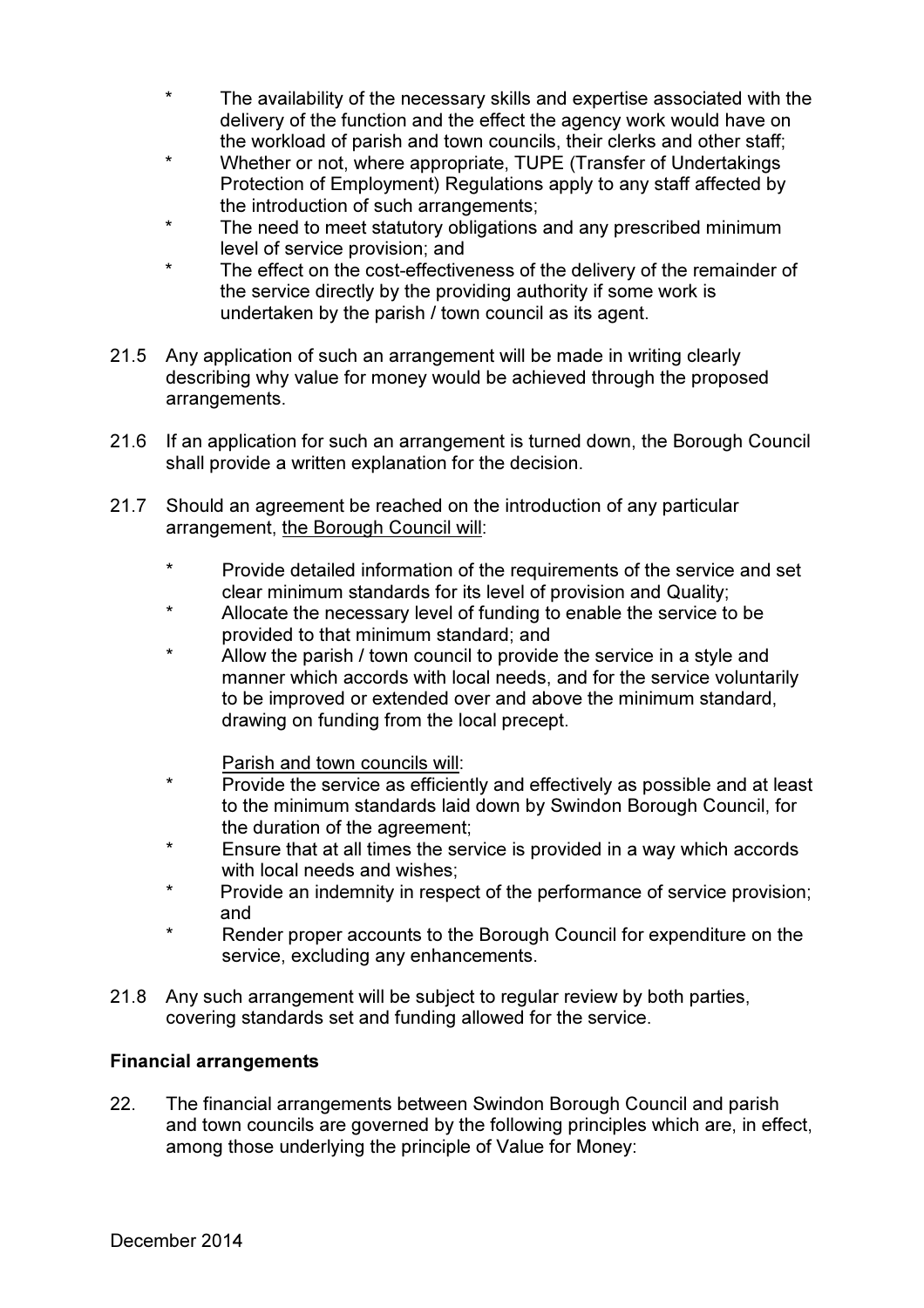- Fairness between council tax bills in parished and non-parished areas, and between different parish and town councils.
- Fairness in the provision of services (and access to them) by Swindon Borough Council between different parts of the area.
- Simplicity to keep administrative costs of operation to a minimum.
- Transparency to help understanding.
- Democratic control and accountability to let parish and town councils support additional services with additional expenditure while ensuring accountability to all those responsible for funding. This means distinguishing between funding by Swindon Borough Council (for a service carried out by a parish / town council) and funding raised by parish and town councils themselves (e.g. using their precepting powers).

#### Local Community Life

23. Swindon Borough Council and parish and town councils in parished areas will take responsibility for promoting local community life through various initiatives including participating in locality working and locality meetings where possible, assisting in generating funding for local communities by enabling and supporting grant applications to funding organisations, and by way of the enabling the disposal and transfer of appropriate surplus property.

#### Community Strategies

- 24. Where a parish or town council, or group of parish councils, has prepared a "community led plan" to help establish, prioritise and help deliver the improvements needed in their area, Swindon Borough Council will take account of its proposals and priorities in implementing the Community Strategy as it affects the local areas concerned. Swindon Borough Council will strengthen links between these parish and town councils and the Local Strategic Partnership in order to improve delivery of local priorities.
- 25. In instances where a community led plan has been subject to full consultation and engagement and where they do not conflict with the Borough's Local development Framework, these Plans will be will be afforded weight as a material consideration in the determination of planning applications.

#### Neighbourhood Planning

- 26. With regards to Neighbourhood Plans, the Council has prepared a 'Neighbourhood Planning Protocol'. Adopted in February 2013, the document provides guidance to parish and town councils and other bodies that wish to undertake Neighbourhood Planning. The guidance is in accord with the Neighbourhood Planning (General) Regulations 2012. The Protocol is available on the Council's website and will be updated when necessary to reflect the latest guidance.
- 26.1. Regarding support for Neighbourhood Planning, the Council has to be realistic as to what it can do if Neighbourhood Planning applications are to be processed in a cost effective and speedy manner. As clearly stated in the Protocol, support and assistance must be proportionate to the nature of the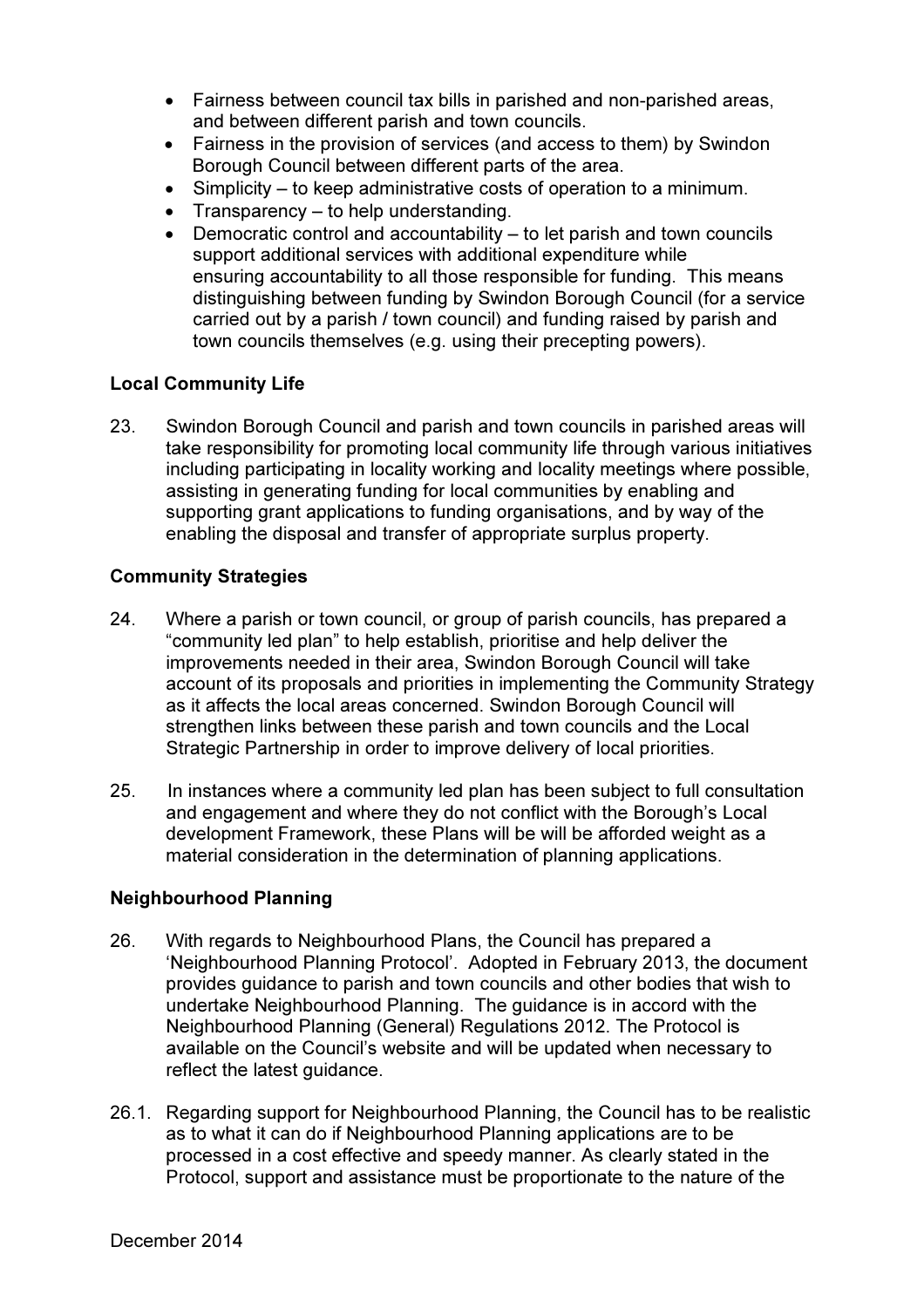plans being prepared, the stage reached in plan making and the impact on the wider community.

#### Planning Protocol

27. In view of the particular local impact of applications made under the Town and Country Planning Acts, a Protocol will be agreed jointly by the Borough Council and representatives of the Swindon Area Committee of the Wiltshire Association of Local Councils to govern the consultation arrangements relating to "Planning" matters. This is attached to this Charter as Annex 1.

#### Information and Access Points

- 28. If a parish or town council, or group of parish councils, wishes to become a local information and / or access point for Swindon Borough Council services the Swindon Borough Council will help it to do so. In particular it will:
	- issue to the parish / town council, and up-date as necessary, relevant written information and application forms on its services;
	- give electronic access to similar information and forms, where it provides these electronically, provided the parish / town council has appropriate technology; and
	- provide suitable briefing, training and support to staff of the parish or town council.

#### Awareness of the Parish Charter and Planning Protocol

29. Swindon Borough Council and town and parish councils will implement procedures to ensure that members, Council officers, local council clerks and staff are made aware of the provisions of the Parish Charter and Planning Protocol.

#### Failure to Comply with the Parish Charter and Planning Protocol

30. If a Council officer or member or a local parish / town council fails to comply with the provisions of the Parish Charter and / or Planning Protocol then the Council's senior management and all parish and town councils will be informed of such breaches and of the remedial actions taken to prevent any re-occurrence.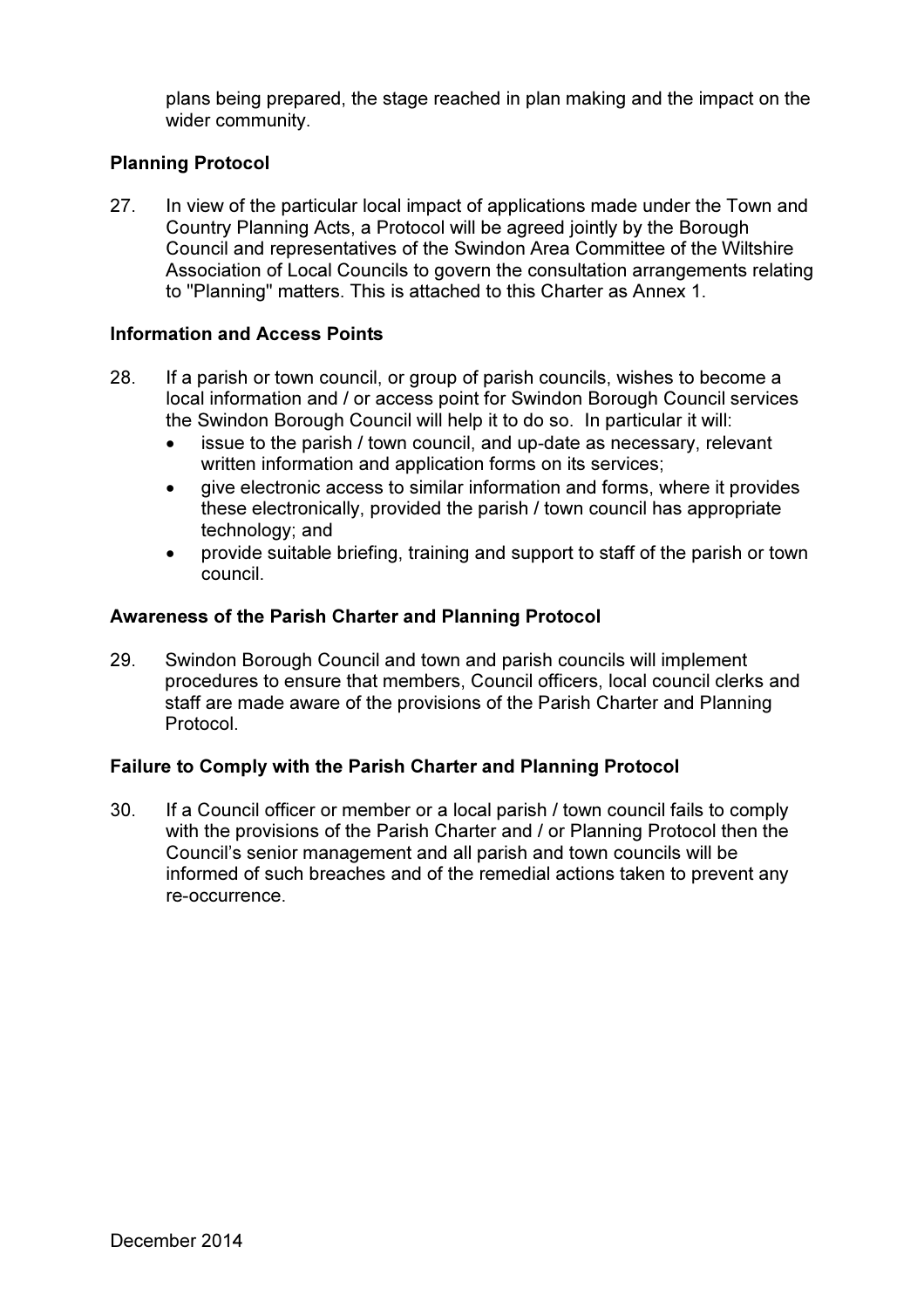#### Appendix 1

Possible functions that may be considered for delegation to all parish and town councils by Swindon Borough Council by mutual consent (in accordance with paragraph 21 above and where legislation permits)

- Control of Markets
- Street Cleaning
- Maintenance of Highway Verges, footways and footpaths
- Litter Collection and Litter Control Measures
- Street Lighting (other than principal routes)
- Recycling provisions
- Street naming
- Parking restrictions (and related matters)
- Issue of travel passes and other transport voucher schemes
- Road Safety Measures
- Noise and Nuisance Abatement
- Tree Preservation Orders
- Some aspects of the management of Libraries and Museums
- Some aspects of Leisure and Tourism provision (e.g. bowling greens, playing fields, issue of Leisure permits)
- Public conveniences
- Allotments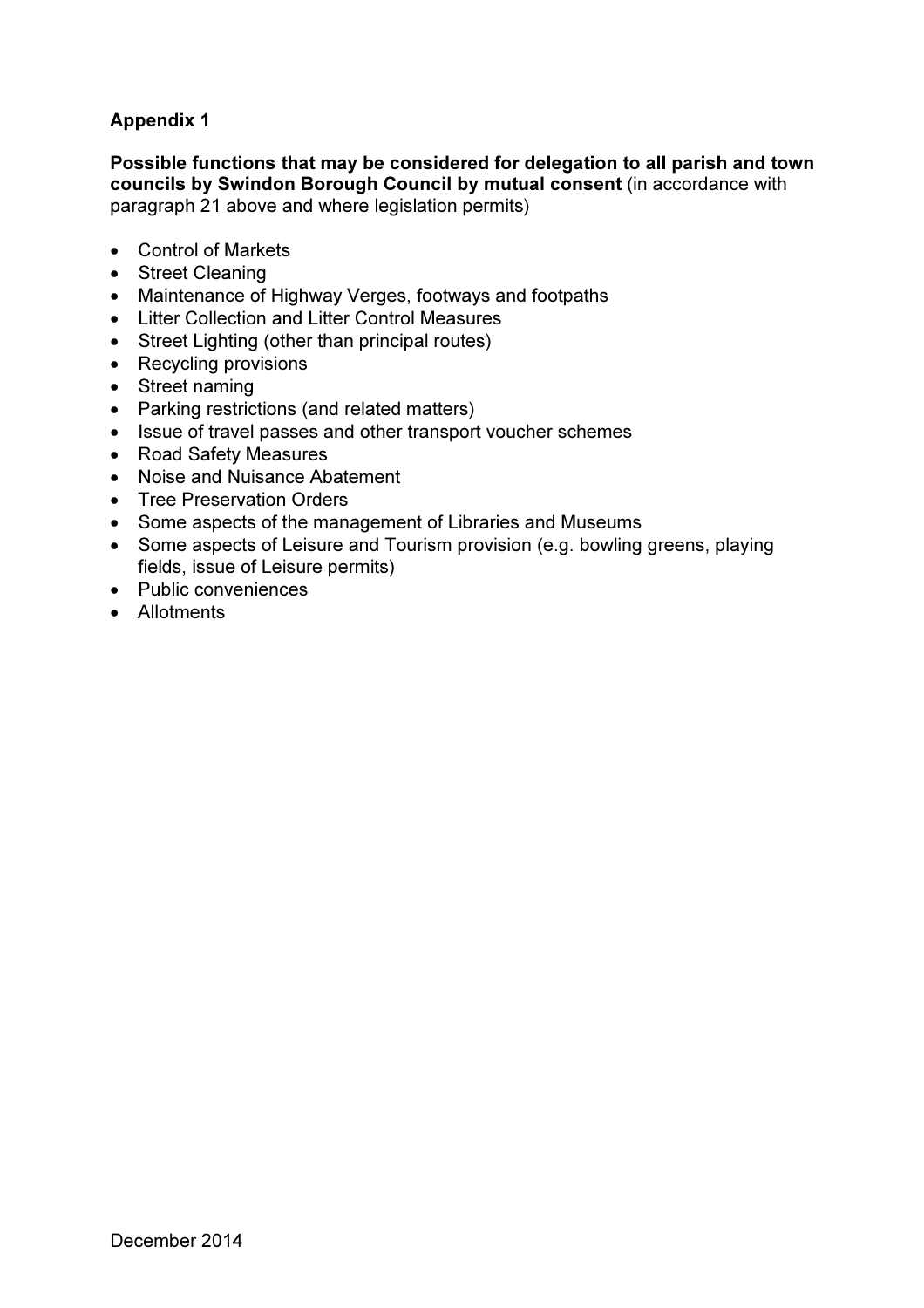#### Appendix 2

#### Issues on which Swindon Borough Council will notify and / or consult with and / or discuss with individual Parish and Town Councils directly

- Matters relating to Planning Applications relating to their parish / town council or substantial applications in adjacent parish / town councils. Where agreed by the developer, matters relating to pre and post planning application discussions relating to their parish / town council or substantial applications in adjacent parish / town councils.
- Issues that arise during the determination of a planning application from parish / town council representations received where officers may need to clarify information to directly inform the drafting of Section 106 (s106) planning obligations.
- The allocation or use of Section 106 Planning Agreement (s106) receipts generated from developments within their parish / town council area or that have been allocated to it from development outside that area.
- The requirement for parish and town councils to comply with the Community Infrastructure Levy (CIL) Regulations 2010 (as amended) 'CIL Regulations' in respect of the publication of information relating to CIL receipts passed to parish and town councils.
- The transfer of CIL Receipts under the 'neighbourhood proportion' to relevant parish and town councils informed by the regulatory requirements of the CIL Regulations.
- The localised management and allocation of the 'neighbourhood proportion' of CIL receipts as required by the CIL Regulations.
- The adoption of a CIL Charging Schedule for its administrative area.
- The policy and process for the allocation of 'general fund' CIL receipts.
- Amendments to the adopted CIL Regulation 123 list (in accordance with the Council's (SBCs) adopted consultation procedure for such.
- Drainage Plans (notification of receipt of).
- Local Air Quality Review / Policies for pollution monitoring.
- Footpath Orders.
- Removal of Tree Preservation/Woodland orders.
- Designation of Conservation Areas and environmental schemes.
- Traffic management schemes, road signs, speed limits, road safety initiatives.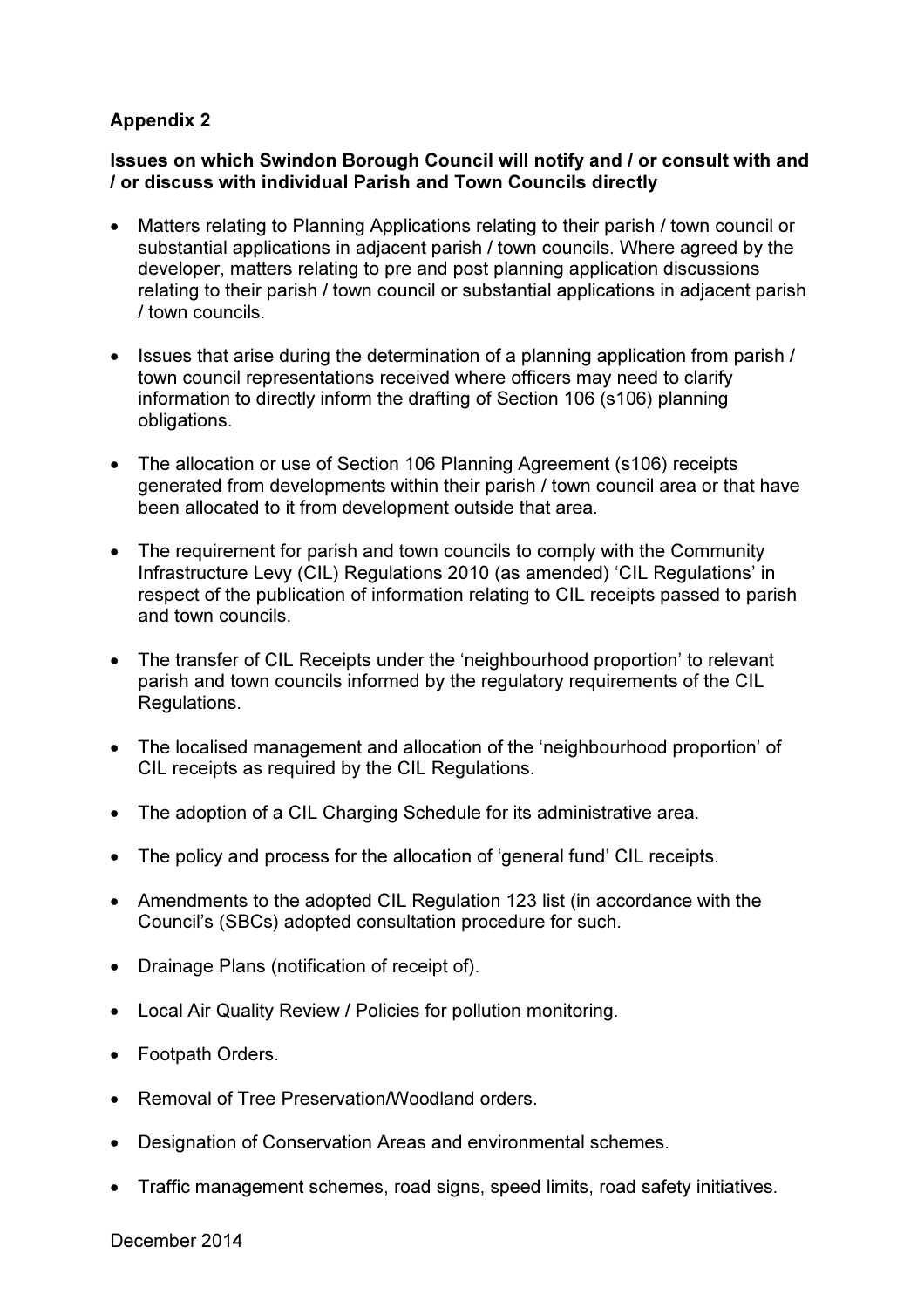- Criteria for allocating housing, particularly for special needs.
- Licence applications.
- The drawing up of Local Development Framework plans.
- The management of Civic Amenities sites.
- Proposals for the reorganisation of local authority schools.
- Proposals for changes in the opening hours of local libraries.
- Routes for mobile libraries.
- Public transport services (Non-commercial).
- Significant changes to local community / leisure facilities.
- Policies for pollution monitoring.
- Arrangements to be made for dog control.
- Provision or withdrawal of local information centres.
- Provision or withdrawal from permanent use of public conveniences.
- Proposals for amendments to or provision of new recycling facilities.
- Provision of new car parking facilities or changes in permitted waiting periods.
- Emergency Planning arrangements with individual parishes.
- Proposed highway works by statutory undertakers (Notification of).
- Adult Social Care (*Comments on future social care services for adults will be sought by circulating a draft of the relevant service plan*).
- Children's Services (*Comments on future services for children in need will be sought by circulating a draft of the relevant Children's Services Plans).*
- Goods Vehicle Operators License (Notification of receipt of application for).
- Identification of Special Expenses.
- Statutory Notices relating to the sale or purchase of open space land owned by the Borough.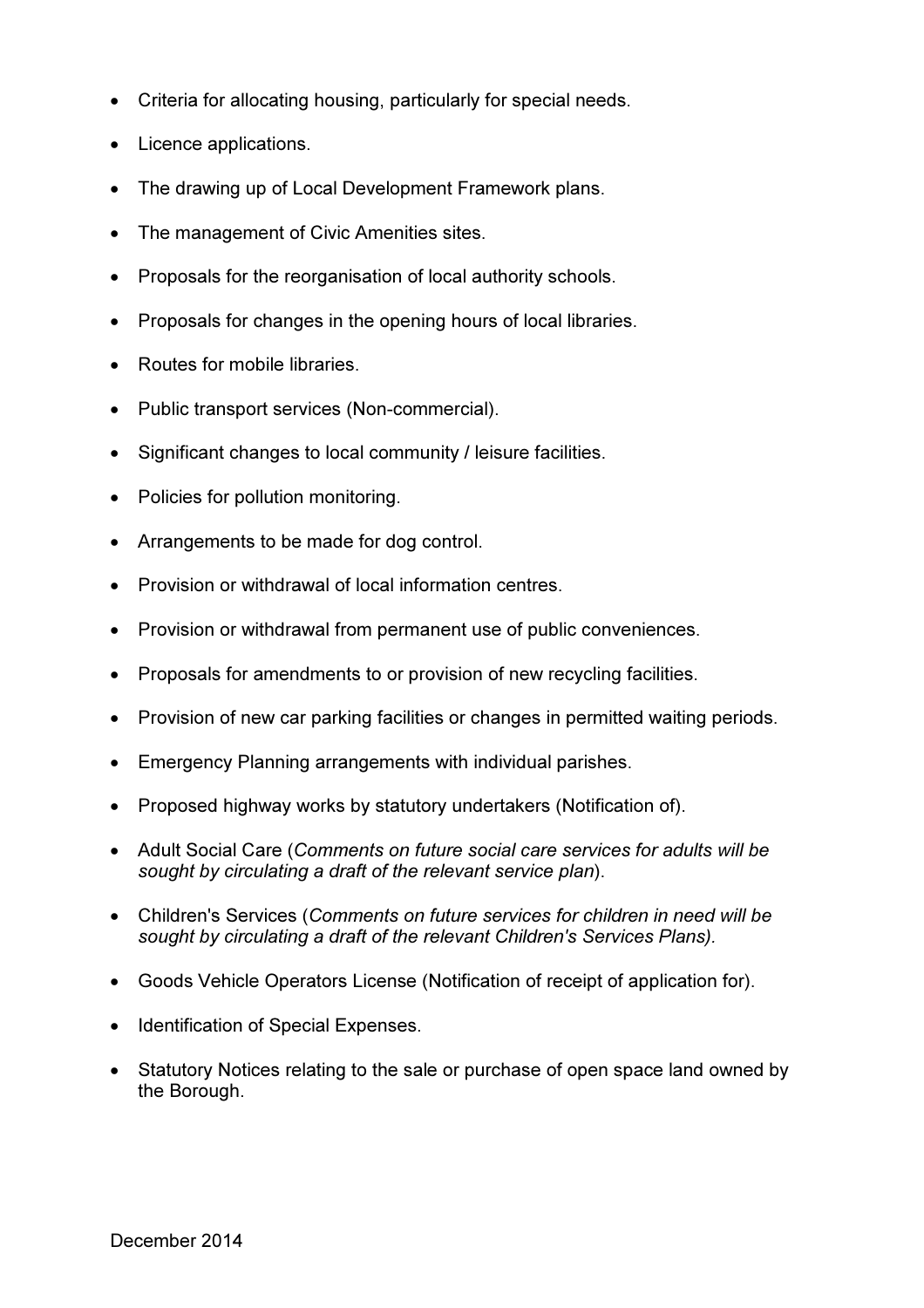## ANNEX 1 - PLANNING PROTOCOL

#### *(DEVELOPMENT MANAGEMENT AND RELATED MATTERS)*

#### *SECTION 1. THE BOROUGH COUNCIL WILL:*

- 1. Notify the local council of all planning applications received in respect of their parish, or any substantial application in any adjoining parish, which borders or crosses the parish boundaries relating to*:* 
	- *(i)* Applications for planning permission, listed building and advertisement consent, demolition within a conservation area, lawful development certificates (where appropriate) and significant matters relating to tree preservation orders;
	- *(ii)* Telecommunications equipment and proposals relating to agricultural and forestry requiring prior approval under the notifications procedure;
	- *(iii)* Consultation applications for development by Government Departments and public utilities.
- 2. Be prepared to clarify issues associated with such applications within the consultation period to ensure the local council can respond in full and in time. It may not always be feasible or reasonable to accept holding representations.
- 3. Whenever possible allow:
	- *(i)* 21 days for the submission of representations by the local council on applications;
	- *(ii)* 42 days for the submission of representations by the local council where a statutory Environmental Assessment has accompanied the application;
	- *(iii)* 14 days for the submission on representations on submissions for agricultural and forestry buildings as there is a statutory requirement that these be determined by the Borough Council within 28 days from the date of receipt by the Council. If dealt with under the delegated procedure, due to the timescales involved, advise the parish of the officers decision as soon as known;
	- *(iv)* 21 days for the submission for representations on submissions for prior notification relating to telecommunications equipment. These will in most cases need to be dealt with under delegated procedures due to timescales involved then will advise the parish of the officer's decision as soon as known;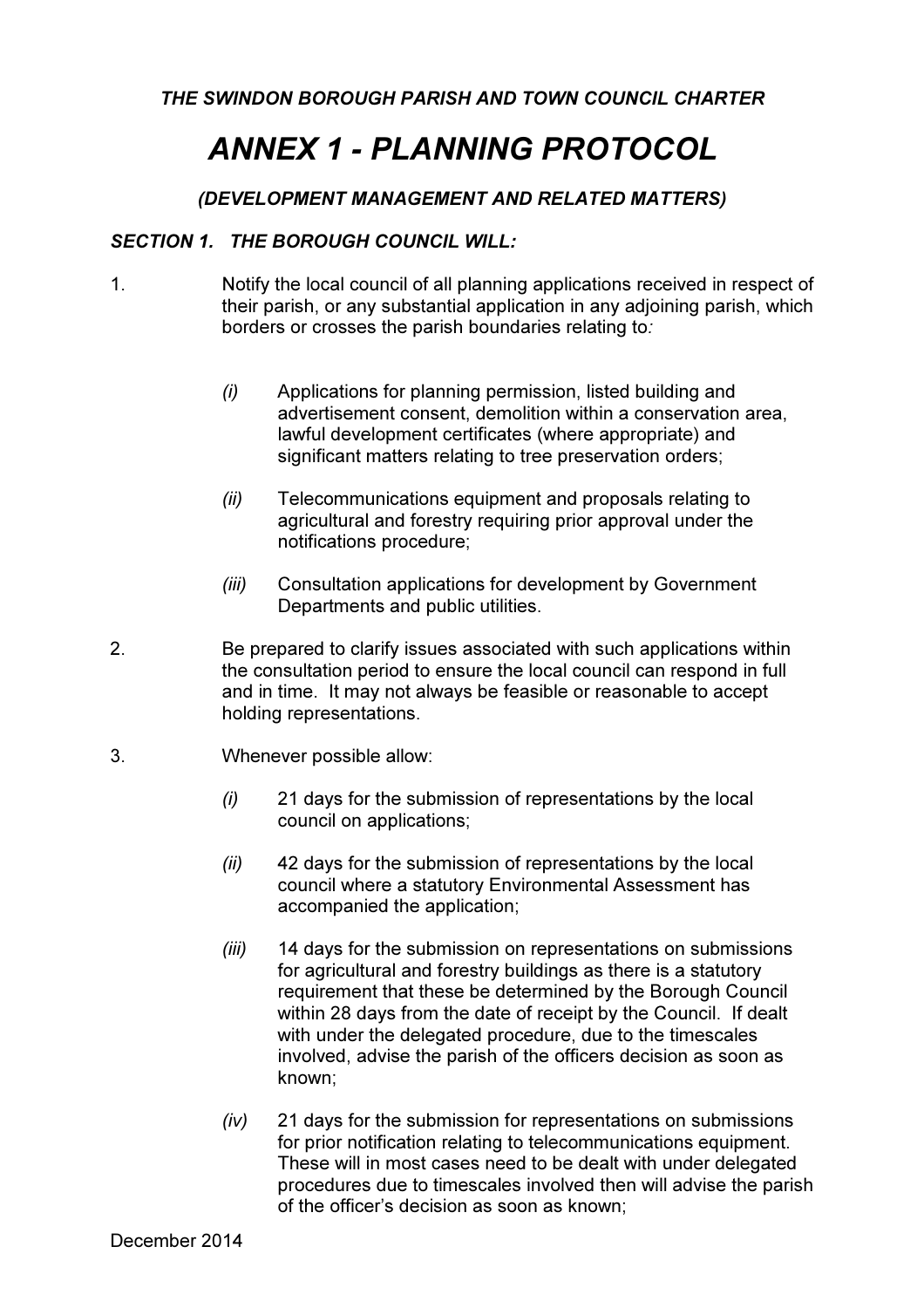- *(v)* 14 days for the submission of representations on proposals where there has been a significant amendment to an application (that is where, in the view of officers, the character of the development has materially changed) unless that change accords with the views of or meets the concerns of a local council. *(See Footnote 1);*
- 4. Provide details to enable the applications to be viewed on-line via the Councils web site (NB. it is acknowledged that there may be some cases where copies of documents may be made available).
- 5. Ensure that where the local council advises that the proposal raises significant planning issues or is locally controversial and their comments clearly differ from the action initially proposed by the Head of Planning, the parish / town council may request that the application be referred to the Borough Council's Planning Committee.
- 5.1 NB. Where there is an exceptional need to determine an application, contrary to the request for it to be determined by the Planning Committee as provided for in section 5 - such as in a case where no extended period for the consideration of the application has been agreed with the applicant and delayed consideration beyond 26 weeks from validation will result in the LPA being obliged to refund the application fee - the application may be determined by the Head of Planning, Regulatory Services, Heritage and Libraries. The local council will be informed of this course of action as soon as practicable. *(See Footnote 1)*
- 6. Keep parish and town councils informed on applications which the parish / town council feel are of a controversial nature and have advised in writing that they wish to be kept informed of progress on the application, including the discharge of specific conditions following a formal decision being made on the application. The Borough Council will keep local councils informed as requested, following receipt of formal notification from the local council.
- 7. Report to the Planning Committee:
	- (i) Any summary of the representations provided by the local council. Where no summary has been provided and the views of the local council accord with the officer's recommendation, a summary will be prepared by the officers of the Council. This will be done on the understanding that a full copy of the local council's representations will be available for inspection on the planning file and web site; and,
	- (ii) Provide an explanation where there is a difference of views.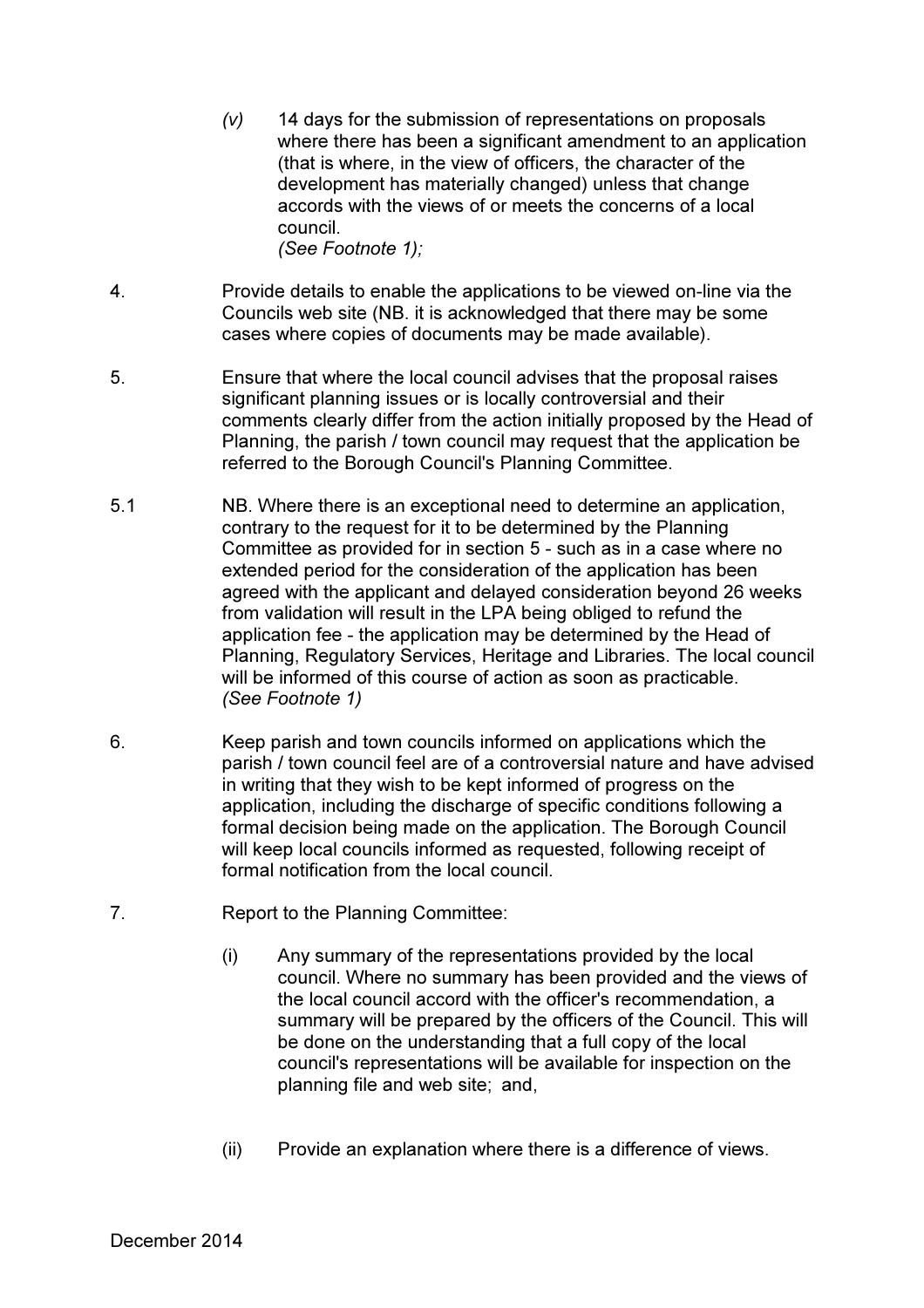- 8. Where a local council has made representations on an application and have requested that application be determined by the planning committee, the local councils will be advised of the date of the meeting.
- 9. Ensure that copies of Planning Committee minutes and decision notices in respect of their area or where a local council has commented on a significant application that crosses or borders the parish boundary are published and made available on the Borough Council's Website as soon as practicable.
- 10. Ensure that the local council representatives are able to address the Planning Committee in accordance with the Borough Council's current "open committee" policy.
- 11. Investigate and respond as promptly as possible to reports made by the local council in connection with any alleged breaches of planning control, in accord with the Adopted Enforcement Protocol.
- 12. Notify local councils of the receipt of appeals, appeal decisions and upon request, any decision of the Secretary of State falling within the parish. Also, for a significant application that crosses or borders a parish boundary. (NB. Decisions can be requested from the Planning Inspectorate, as the notification letter advises)
- 13. Provide periodic training on at least an annual basis and seminars for local councillors and their staff to aid an understanding of the planning process and matters that relate to the determination of planning applications.
- 14. Acknowledge that the Borough Council will not always be able to accede to the requests of parish and town councils but will always seek to use its best endeavours to do so.
- 15. As part of the Pre-Application process the Borough Council will recommend to the potential developer to consult with the relevant parish / local councils.
- 16. During the Application Process liaise with the parish / town council(s) in respect of representations received from them in respect of planning obligations matters to clarify information and to directly inform negotiations and the subsequent drafting of planning obligations (s106).
- 17. Notify the relevant parish / town council(s) in respect of owner / developer requests for variations to secured planning obligations in circumstances where the proposed variation is likely to impact on obligations for which the parish / town council is the primary beneficiary and / or the variation would directly adversely impact on local communities. Liaise with the relevant parish / town council(s) to seek representations on the proposal to inform discussions with the applicant.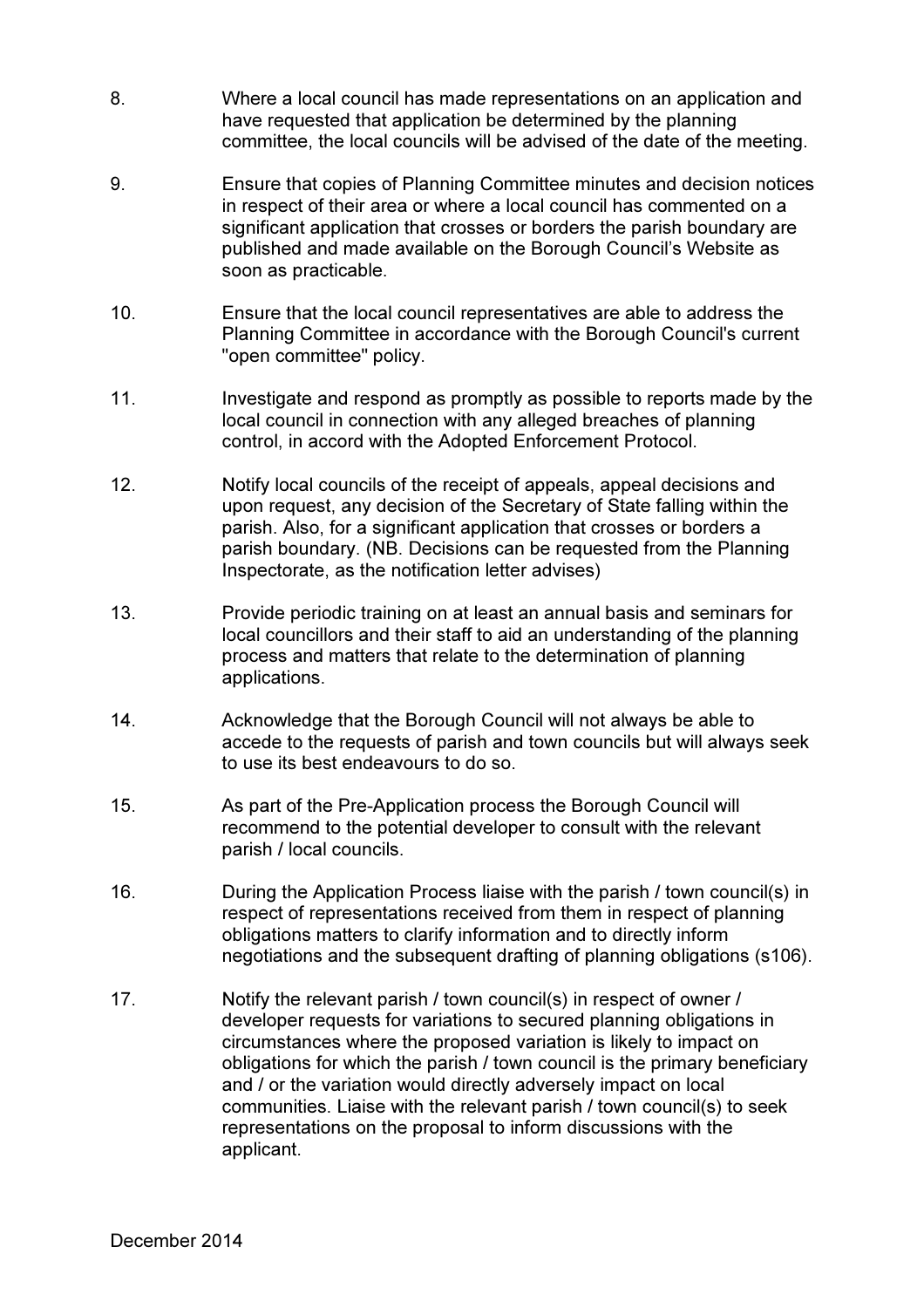18. Parish and town councils will be informed on any design statement or development briefs that are in their parish or will have an impact on their area or is a significant matter in an adjacent parish area.

#### *SECTION 2. THE PARISH / TOWN COUNCIL WILL:*

- 1. Respond promptly in writing, or email to applications received from the Borough in accordance with the time scales described in Section 1 paragraph 3 above.
- 2. Specify clearly and as fully as possible in writing or email the planning reasons for an objection to or support for a particular planning application. Where the parish / town council is not concerned either way, they will indicate that they have no objection, in order to avoid any ambiguity.
- 2.1 Where the parish / town council advises that the proposal raises significant planning issues or is locally controversial and their comments clearly differ from the action initially proposed by the Head of Planning, Regulatory Services, Heritage and Libraries and the parish / town council requests that the application be referred to the Borough Council's Planning Committee, the parish / town council shall state their full and clear reasons for doing so. Such reasons should make reference to the relevant national and local planning policy. (Reference to the appended guidance sheet may assist.)
- 3. Create a means whereby the parish / town council can respond in writing or email to any amended plans received from the Borough Council (as in Section 1 paragraph 3(v) above) within 10 working days or up to the day of the Planning Committee where the application is to be considered by Committee, whichever is the greater. *(See Footnote 2)*
- 4. Notify the Borough Council if they wish to address the Planning Committee in accordance with the Borough Council's current "open committee" policy.
- 5. Notify the Borough Council in writing or email of applications that they feel are of a controversial nature and wish to be kept informed of progress on the application, including the discharge of specific conditions following a decision being made, to enable the Borough to fulfill its part in complying with Section 1 paragraph 6 above.
- 6. Assist the Borough Council by reporting, in writing or email, local breaches of planning control under the Town and Country Planning legislation.
- 7. When requested to do so, submit to the Borough Council evidence to support parish / town council requests for s106 contributions where either additional evidence is required or the evidence is not contained within locally adopted additional planning guidance and evidence base documents.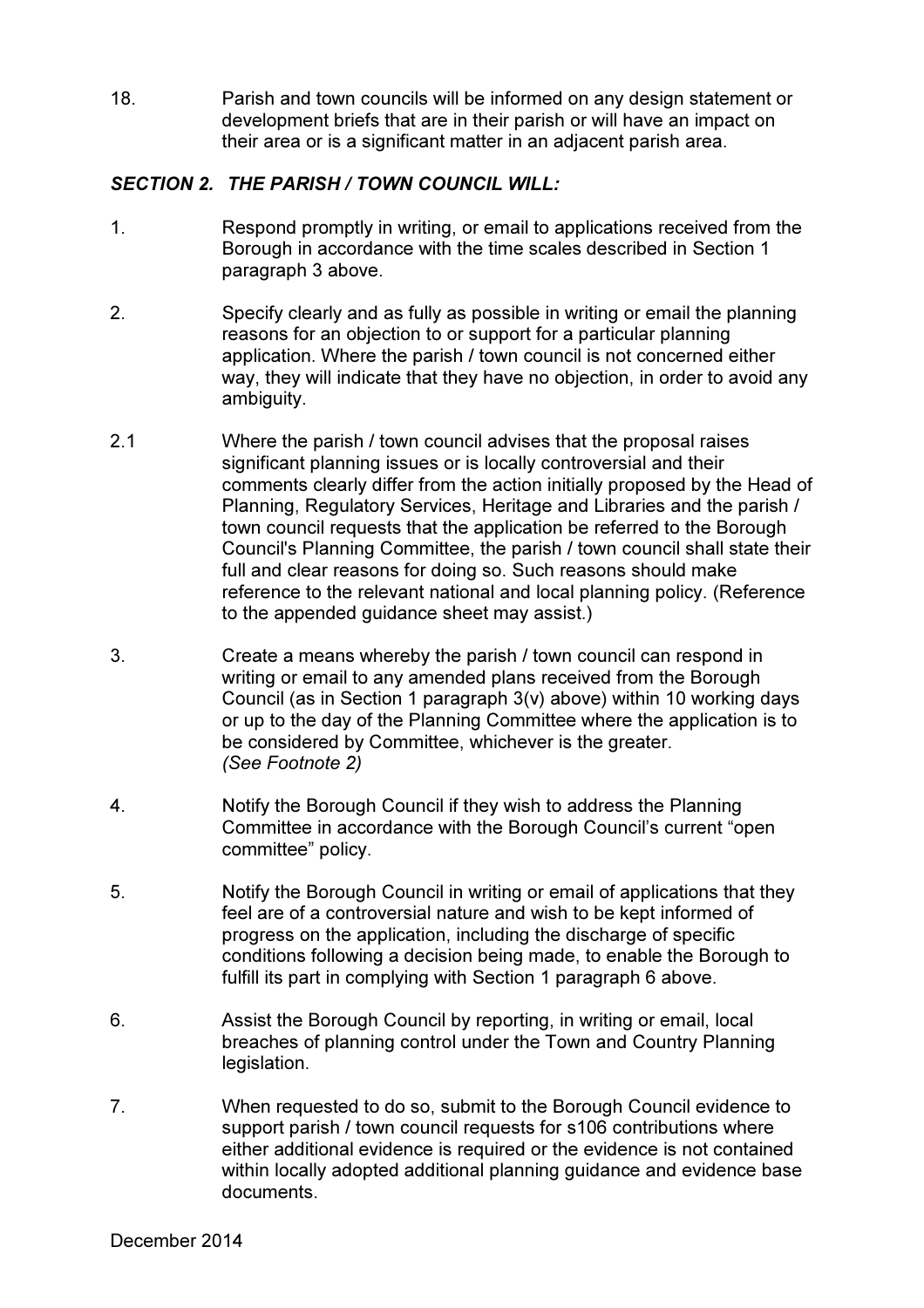- Footnote 1: This allows for comments to be made by parish and town councils in accordance with timescales available within current legislation. If legislation changes, as far it relates to the publicity and notification procedures relevant to this protocol, the Borough Council will formally notify the parish and town councils and the protocol will need amending accordingly.
- Footnote 2 The Planning Committee will not necessarily consider some applications if they fall within the ambit of the current delegated authority. Where the application is to be considered by the Committee and any representations are made after the agenda has been published, but before the Committee considers the application, parish and town councils are urged to submit comments as quickly as possible so their comments can be made available to the Committee on any late list.
- Footnote 3 The Borough Council will inform the parish town council of the decision of any application upon which they have commented. In addition, upon request, copies of the weekly list of applications received and determined can be provided electronically.

Guidance sheet to assist with commenting on a planning application appended

#### Guidance to Assist Parish Councils with Responses to Planning Applications *Amended June 2014*

General Requirements: In all cases where applications are refused, the reasons given must state clearly and precisely the full reasons why the proposal is not acceptable including which Paragraph(s) of the NPPF, Policies of the Swindon Borough Local Plan and relevant Supplementary Planning Documents the proposal does not accord with - and if there is an adverse impact, why is harmful?

Taking a house extension as an example:

| Impact upon street scene  | Too Large<br><b>Too Prominent</b><br>Out of Character<br>Introduces alien features<br><b>Materials</b><br>Fenestration (windows / doors)<br>Effect upon planting / landscape<br>features e.g. protected trees |
|---------------------------|---------------------------------------------------------------------------------------------------------------------------------------------------------------------------------------------------------------|
| Impact upon host building | Design<br><b>Materials</b><br>Scale / height<br><b>Bulk</b><br><b>Mass</b>                                                                                                                                    |